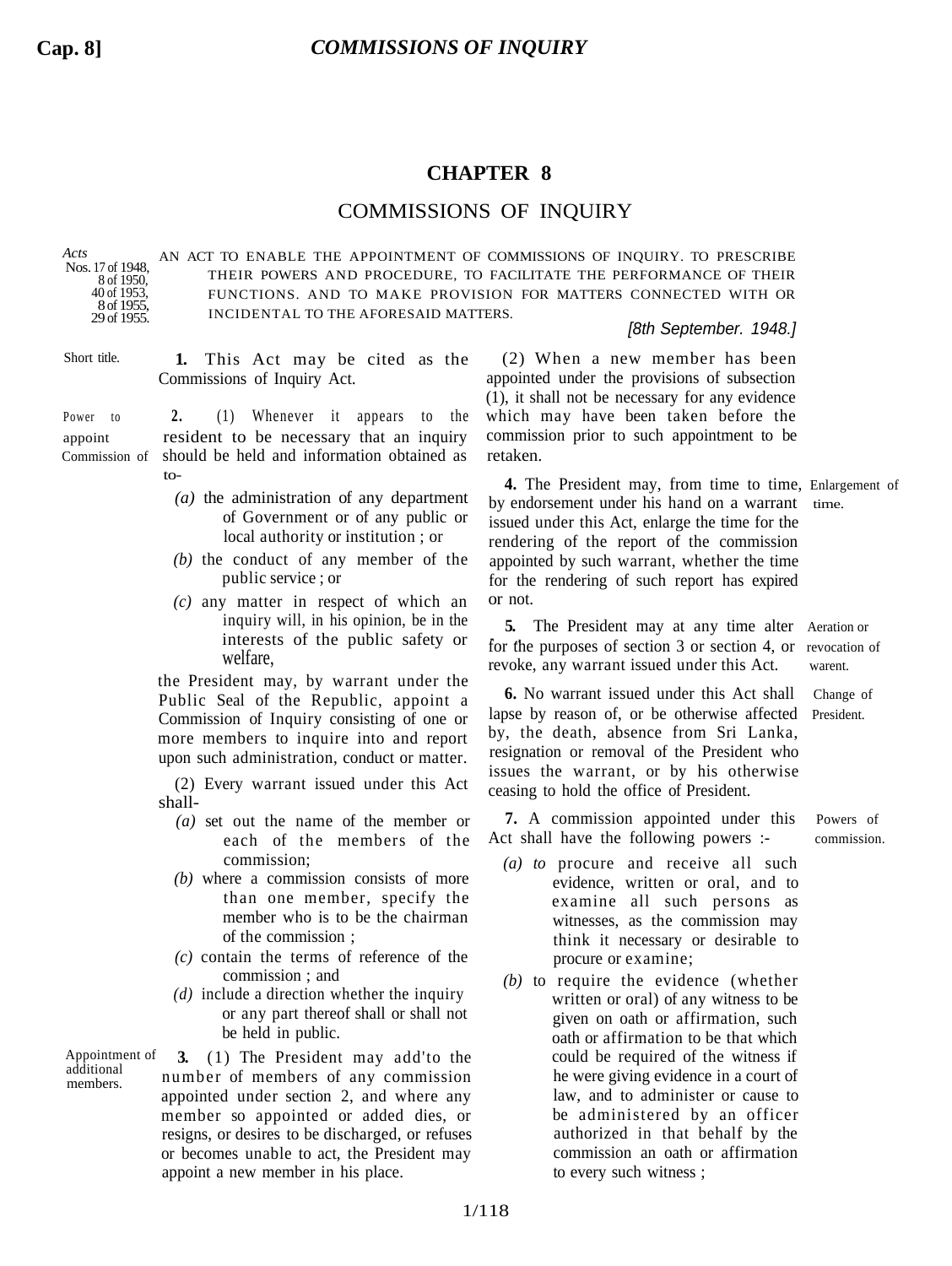- *(c)* to summon any person residing in Sri Lanka to attend any meeting of the commission to give evidence or produce any document or other thing in his possession, and to examine him as a witness or require him to produce any document or other thing in his possession ;
- *(d)* notwithstanding any of the provisions of the Evidence Ordinance, to admit any evidence, whether written or ora', which might be inadmissible in civil or criminal proceedings ;
- *(e)* subject to any direction contained in the warrant-
	- (i) to admit or exclude the public from the inquiry or any part thereof;
	- (ii) to admit or exclude the press from the inquiry or any part thereof;
- *(f)* to recommend that any person whose conduct is the subject of inquiry under this Act or who is in any way implicated or concerned in the matter under inquiry be awarded such sum of money as, in the opinion of the commission, may have been reasonably incurred by such person as costs and expenses in connexion with the inquiry. In this paragraph, "costs and expenses" includes the costs of representation by attorney-at-law, and travelling and other expenses incidental to the inquiry or consequential upon the attendance of such person at the inquiry.

Conferment of additional powers on a commission.

**8.** (1) All or any of the following powers may be conferred by the President on a commission appointed under this Act if the commission so requests:-

*(a)* to require by written notice the manager of any bank in Sri Lanka to produce, as specified in the notice, any book or document of the bank containing entries relating to the account of any person whose conduct is being inquired into by the commission or of the spouse or a son or daughter of such person, or to furnish, as so specified, certified copies of such entries;

*(b)* to require by written notice the Commissioner-General of Inland Revenue to furnish, as specified in the notice, all information available to such Commissioner-General relating to the affairs of any person whose conduct is being inquired into by the commission or of the spouse or a son or daughter of such person, and to produce or furnish, as so specified, any document or a certified copy of any document relating to such person, spouse, son or daughter which is in the possession or under the control of such Commissioner-General.

(2) A commission appointed under this Act may exercise any power conferred on the commission under subsection (1) of this section, and any person to whom the commission issues any direction in the exercise of such power shall carry out such direction notwithstanding anything to the contrary in any other law.

**9.** The members of a commission Members of appointed under this Act shall, so long as commission to they are acting as such members, be deemed to be public servants within the meaning of inquiries to be the Penal Code, and every inquiry under this "judicial" Act shall be deemed to be a judicial  $\frac{1}{\text{under the Per}}$ proceeding within the meaning of that Code. Code.

be public servants and under the Penal

**10.** Every offence of contempt committed Punishment of against or in disrespect of the authority of a contempts. commission appointed under this Act shall be punishable by the Court of Appeal under Article 105 (3) of the Constitution.

**11.** (1) Every summons shall, in any case Summons. where a commission consists of one member only, be under the hand of that member, and in any case where a commission consists of more than one member, be under the hand of the chairman of the commission :

Provided that where a person has been appointed under section 19 to act as secretary, any such summons may, with the authority of the commission, be issued under the hand of the secretary.

(2) Any summons may be served by delivering it to the person named therein, or if that is not practicable, by leaving il at the last known place of abode of that person.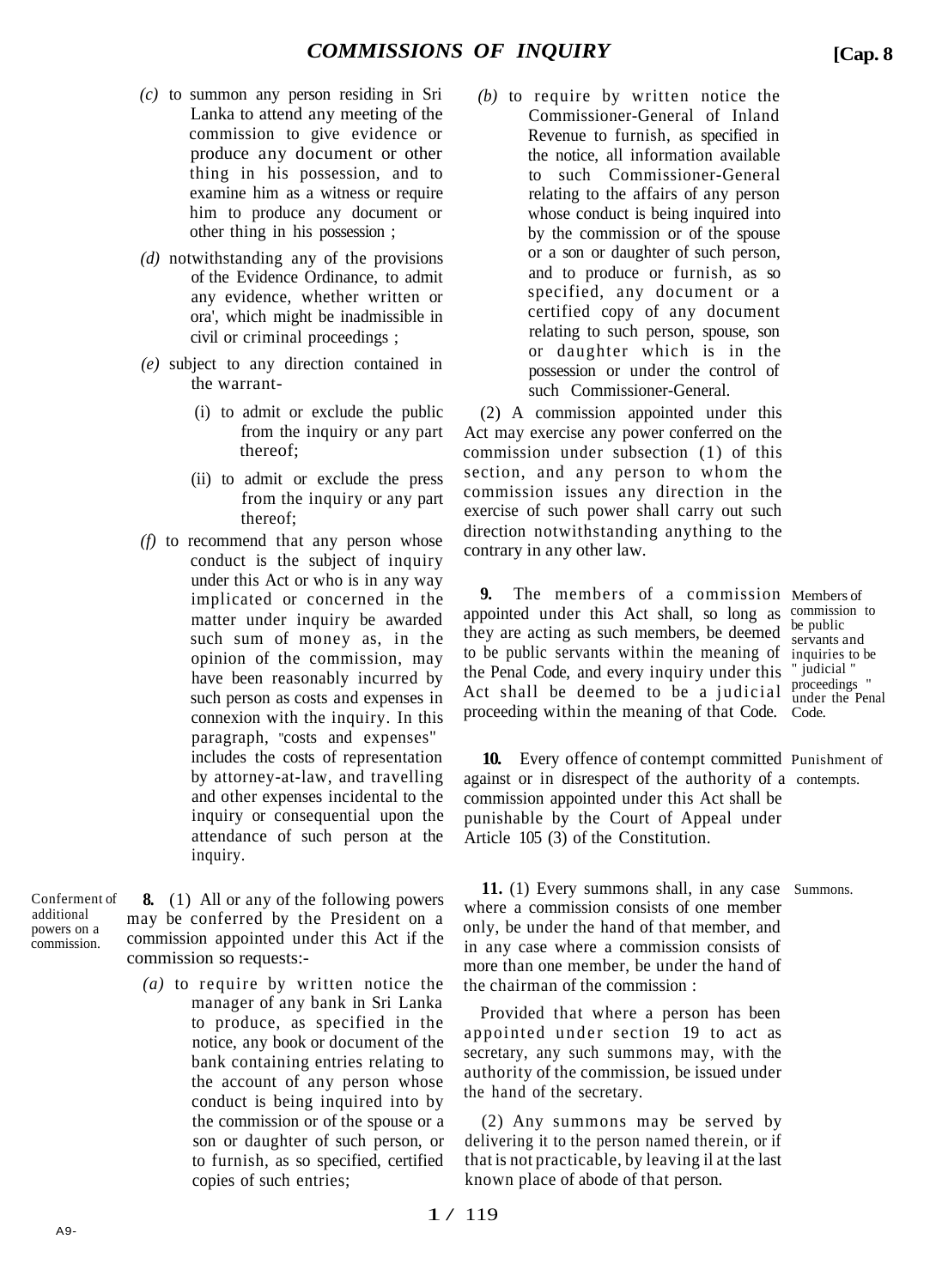(3) Every person on whom a summons is served shall attend before the commission at the time and place mentioned therein, and shall give evidence or produce such documents or other things as are required of him and are in his possession or power. according to the tenor of the summons.

Failure to obey summons, to give evidence,  $\&c$ .

**12.** (1) If any person upon whom a summons is served under this Act-

- *(a)* fails without' cause, which in the opinion of the commission is reasonable, to appear before the commission at the time and place mentioned in the summons ; or
- *(b)* refuses to be sworn or, having been duly sworn, refuses or fails without cause, which in the opinion of the commission is reasonable, to answer any question put to him touching the matters directed to be inquired into by the commission ; or
- *(c)* refuses or fails without cause, which in the opinion of the commission is reasonable, to produce and show to the commission any document or other thing which is in his possession or power and which is in the opinion of the commission necessary for arriving at the truth of the matters to be inquired into,

such person shall be guilty of the offence of contempt against or in disrespect of the authority of the commission.

(2) Where a commission determines that a person has committed any offence of contempt (referred to in subsection (1)) against or in disrespect of its authority, the commission may cause its secretary to transmit to the Court of Appeal a certificate setting out such determination ; every such certificate shall be signed by the chairman of the commission, or where the commission consists of only one person by that person.

(3) In any proceedings for the punishment of an offence of contempt which the Court of Appeal may think fit to take cognizance of as provided in section 10, any document purporting to be a certificate signed and transmitted to the court under subsection (2) shall -

*(a)* be received in evidence, and be deemed to be such a certificate without further proof unless the contrary is proved ; and

*(b)* be conclusive evidence that the determination set out in the certificate was made by the commission and of the facts stated in the determination.

(4) In any proceedings taken as provided in section 10 for the punishment of any alleged offence of contempt against or in disrespect of the authority of any commission, no member of the commission shall, except with his own consent, be summoned or examined as a witness.

**13.** Every person who gives evidence Privileges of before a commission appointed under this Act witness. shall, in respect of such evidence, be entitled to all the privileges to which a witness giving evidence before a court of law is entitled in respect of evidence given by him before such court.

14. Where the President in the warrant Special of appointment of a commission or by immunity for subsequent Order declares that this section witness. shall apply in relation to such commission, the following provisions shall have effect, that is to say :-

- *(a)* Subject as hereinafter provided, no person shall, in respect of any evidence, written or oral, given by that person to or before the commission at the inquiry, be liable to any action, prosecution or other proceedings in any civil or criminal court.
- *(b)* Subject as hereinafter provided, no evidence of any statement made or given by any person to or before the commission for the purposes of the commission shall be admissible against that person in any action, prosecution, or other proceedings in any civil or criminal court:

Provided, however, that nothing in the preceding paragraphs shall-

(i) abridge or affect or be deemed or construed to abridge or affect the liability of any person to any prosecution or penalty for any offence under Chapter XI of the Penal Code, read with section 9 of this Act; or